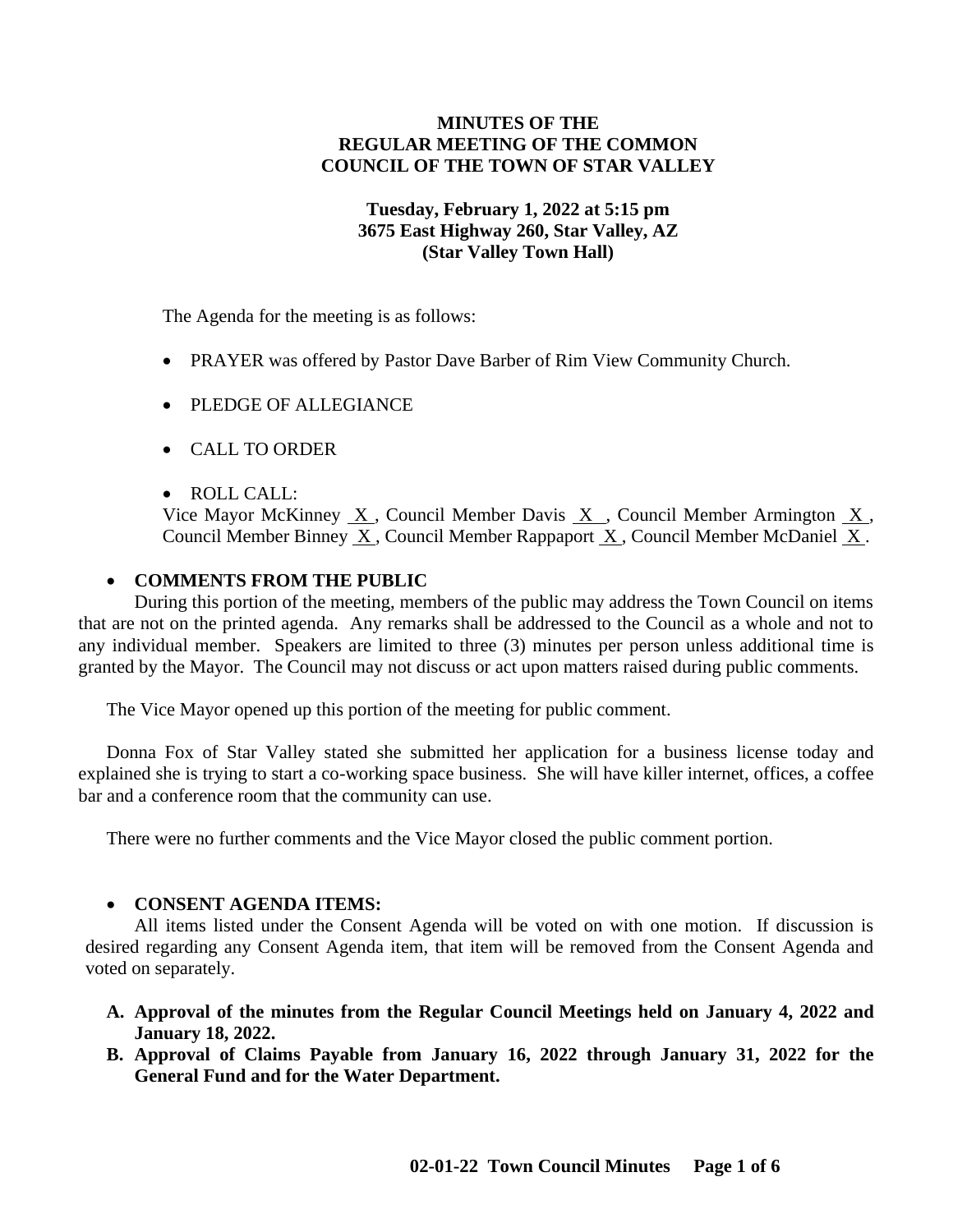**A motion to approve consent agenda items A and B was made by Council Member McDaniel and was seconded by Council Member Armington.**

**A roll call vote was taken:**

**Vice Mayor McKinney X , Council Member Davis X , Council Member Armington \_X\_, Council Member Binney X , Council Member Rappaport X , Council Member McDaniel \_X\_. The motion was voted on and passed 6 - 0.**

#### • **DISCUSSION ITEMS:**

### **1. Resignation of Mayor Coon. By Town Manager Grier.**

Town Manager Grier reported that Mayor Coon has resigned. He would like to walk council through, procedurally, what is next. Mr. Grier added he will also address this at the next meeting where he anticipates that it will be on the agenda for an appointment or an attempt to appoint a mayor. Mr. Grier read Town Code 1-5-12, A: "The office of mayor or council man shall become vacant upon his death, resignation, forfeiture of office, or removal from office in any manner authorized by law." The resignation of Mayor Coon, reported Mr. Grier, was accepted yesterday morning on January 31, 2022 and created the vacancy. Mr. Grier read (Duties of the Vice Mayor) Town Code 1-5-2, A-2: "The Vice Mayor shall perform the duties of the mayor during his absence or disability." This means the sitting Vice Mayor, which is Vice Mayor McKinney, explained Mr. Grier, will preside over meetings. We do not have a mayor at this time and will not have a mayor until council appoints or a mayor is elected.

At the next council meeting on February 15, reported Town Manager Grier, the council, by a majority vote of its remaining members, not sooner than its next regular meeting, shall appoint a qualified person to the council. A qualified person, explained Mr. Grier, is any qualified elector (resident of Star Valley). The person that's appointed doesn't have to be on council and the council does not have to appoint from within this council. Town Code 1-5-12, C-2 tells us that: "If the council fails to make such appointment within thirty days following the occurrence of the vacancy, the election authorities shall call a special election to fill the vacancy." If council fails to appoint, explained Mr. Grier, the election to fill the vacancy will be held at the upcoming Primary Election on August 2, 2022. This will not cost the Town any additional money to put on the ballot. Mr. Grier reiterated he will discuss this further on February 15<sup>th</sup> and asked if there were any questions. Council Member Rappaport stated she thinks since we are so close to election to just let the election decide rather than appoint. Vice Mayor McKinney, concluded Council Member Rappaport, can fill in until the election. Mr. Grier responded to save the comments for what council wants to do for the next meeting.

### **2. Discussion and possible action regarding recommendation to the Arizona Department of Liquor Licenses and Control of the Liquor License application for John Randolph Jackson for "Midtown Yard" located at 3870 E. Highway 260 in Star Valley.**

Town Clerk Chapin reported a liquor license application was received from the Arizona Department of Liquor Licenses and Control for John Jackson, the owner of "Midtown Yard." Ms. Chapin pointed out that Mr. Jackson is in attendance. Ms. Chapin explained she is required to file one copy of the application and post a redacted copy of the application along with a notice at the business premises for a period of twenty days. Ms. Chapin reported that has been done. While the Town is processing the application, explained Ms. Chapin, the Department of Liquor Licenses conducts the necessary background checks. Any written protests are filed directly with the Department of Liquor Licenses.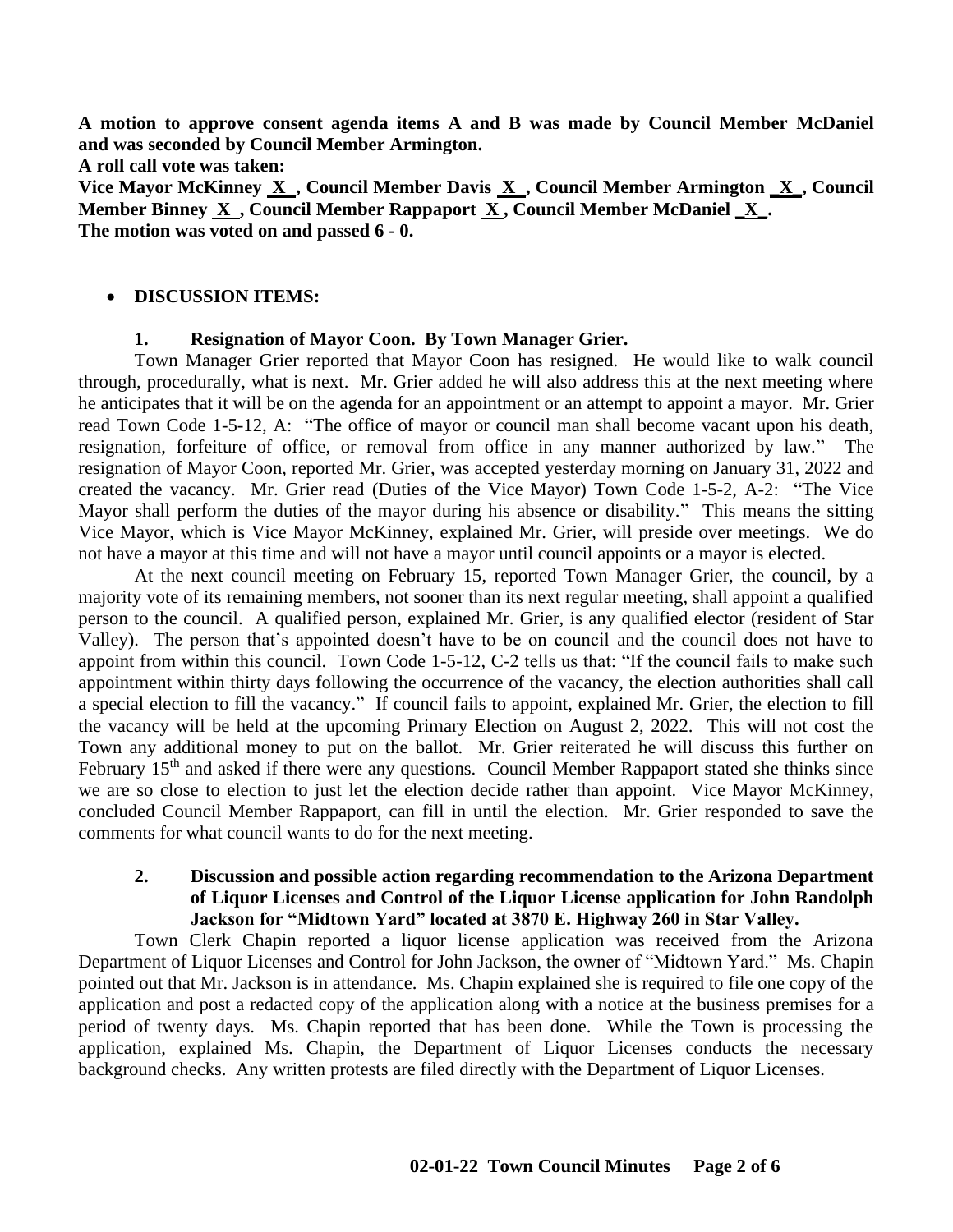The next step, explained Town Clerk Chapin, is for council to make their recommendation to the Department of Liquor Licenses that it approve or deny issuing a Liquor License to Mr. Jackson. The Department of Liquor Licenses, concluded Ms. Chapin, makes the ultimate decision on whether or not to issue the license. Vice Mayor McKinney inquired if there were any impediments to approval of this item. Town Manager Grier responded this is a decision that is up to council. It's a recommendation to the Liquor Board and it is a necessary step. Mr. Jackson is here and maybe perhaps he would like to address council. John Jackson, owner of Midtown Yard, stated he attended the meeting so he could answer any questions council may have. He has done everything the Liquor Board and the Town have asked him to do and he is hoping to get this last piece of the puzzle done. There were no questions.

**A motion to approve the Arizona Department of Liquor Licenses and Control for the liquor license application for John Randolph Jackson for "Midtown Yard" located at 3870 E. Highway 260 in Star Valley was made by Council Member Davis and was seconded by Council Member Armington. A roll call vote was taken:**

**Vice Mayor McKinney Yes , Council Member Davis Yes , Council Member Armington \_Yes\_, Council Member Binney Yes , Council Member Rappaport Yes , Council Member McDaniel \_Yes\_.**

#### **The motion was voted on and passed 6 - 0.**

#### **3. 2022 election update by Town Clerk Chapin.**

Town Clerk Chapin reported there are four council member positions to be filled along with a mayoral seat due to the recent resignation of Mayor Coon. The proposition to adopt Home Rule is also on the ballot. A Call of Election was published in the Payson Roundup setting forth the date and reason for the election and giving the dates for action by the public. Another Call of Election will be published to add the vacant mayoral seat. Anyone who is interested in voting and is not already registered to vote must do so by July 5<sup>th</sup> for the Primary Election and October 11<sup>th</sup> for the General Election. Voter registration forms are available at Town Hall, online or at the Gila County Recorder's Office. In person voting on Election Day, reported Ms. Chapin, will be held at Rim View Community Church. Ballot drop boxes will be located at Town Hall and the Gila County Recorder's Office in Payson. Mail-in voting ballots must be received by 7pm on Election Day. In Arizona, stressed Ms. Chapin, postmarks are not sufficient. The ballot must be received by the County Elections Officials by 7pm on Election Day, whether it is mailed back or dropped off at a voting location or drop box.

Town Clerk Chapin reported candidate packets are available at Town Hall. Included in the packets are a Candidate Statement of Interest, Nonpartisan Nomination Petitions, Nonpartisan Candidate Nomination Paper, Declaration of Qualification and the Public Officer and Candidate Financial Disclosure Statement. Candidates can begin the official filing of their candidacy on Saturday, March 5. As this date falls on the weekend, explained Ms. Chapin, filings will begin on Monday, March 7. The last day for candidates to file, reported Ms. Chapin, is Monday, April 4 at 5:00pm. The Candidate Statement of Interest, stressed Ms. Chapin, must be filed with the Town Clerk prior to collecting any nomination petition signatures. Any signatures collected before the date of submission will be invalid. The Nomination Petitions must contain no less than 33 signatures and no more than 66 signatures.

Town Clerk Chapin explained if a candidate receives contributions or makes expenditures, in any combination, of at least \$500 in connection with that candidacy, the candidate must file a Statement of Organization to form a candidate committee within ten days of meeting the committee criteria. Candidates must declare, on the Declaration of Qualification form, that they have no final, outstanding judgments against them of an aggregate of \$1,000 or more that arose from failure to comply with or enforcement of campaign finance law. The Financial Disclosure Statement Guide, located on the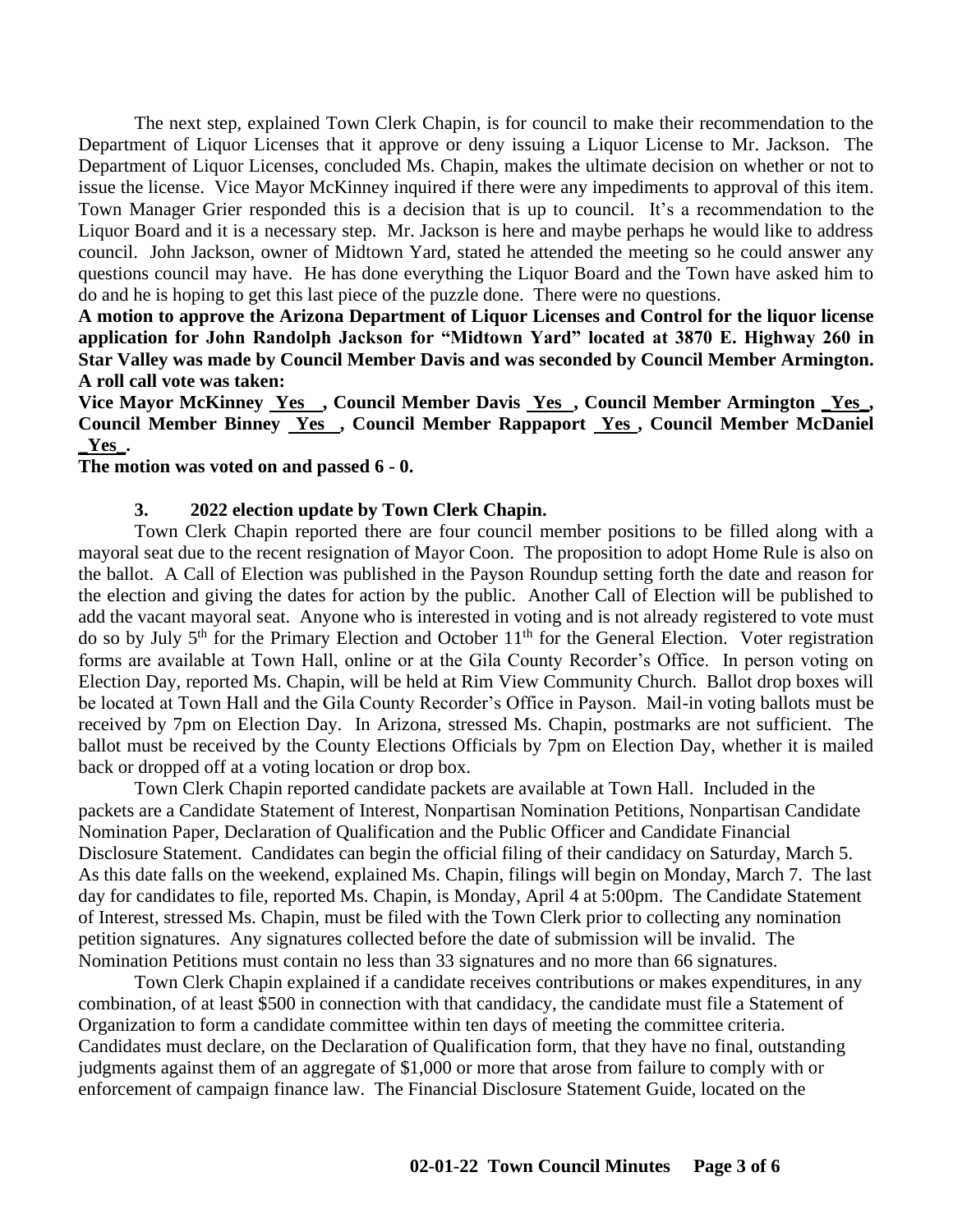Secretary of State's website (azsos.gov), answers the most frequent questions about how to complete a Candidate Financial Disclosure Statement in accordance with Arizona law. Sample ballot proofs, upon receipt from the Gila County Division of Elections, will be sent to all candidates for review and confirmation. The final requirement, prior to the election, is to publish the Town's financial statement in the local newspaper.

Election night reporting, reported Town Clerk Chapin, will be provided on Gila County's website. Any candidate receiving a majority of all votes cast at the Primary Election will be declared elected without running at the General Election. Ms. Chapin explained the majority of votes cast is determined by calculating the total number of actual votes cast for all candidates for an office whose names were lawfully on the ballot for that office; dividing the sum reached by the number of seats to be filled for the office; dividing the number reached by two and rounding that number to the highest whole number.

If no candidate receives the majority of the votes cast, explained Town Clerk Chapin, or the number of seats to be filled for the office is more than the number of candidates who received a majority of votes cast, of the candidates who did not receive a majority of votes cast, the number of candidates who advance to the general election is equal in number to twice the number of seats to be filled for the office and the candidates who received the highest number of votes for the office are the only candidates at the general election. If more candidates receive a majority of votes cast than there are seats to be filled for the office, from among those candidates who receive a majority of votes cast, the candidates who receive the highest number of votes equal to the number of seats to be filled for the office is declared elected to that office. Council will then meet to canvass the vote. This, concluded Ms. Chapin, is scheduled for the Tuesday, August  $16<sup>th</sup>$  regular council meeting.

#### **4. Presentation on Home Rule by Finance Administrator Nutt.**

Finance Administrator Nutt reported that Home Rule will be on the upcoming fall ballot along with several other items. It's an expenditure item that goes before the public every four years. The Town of Star Valley has passed it every four years with the last passing by the public in 2018. Home Rule, explained Ms. Nutt, is a state statute that went into place in the 1980's and it reflects back to the population of Towns at the time of the survey in 1978. The original state statute built in a formula that recognizes that populations may change over time. Our duty to the public and to the council is to provide that information in a public hearing format which is scheduled for March  $1<sup>st</sup>$  and March  $15<sup>th</sup>$ . It will be advertised in the newspaper and anyone with questions can come in and listen to the presentations. Tonight, added Ms. Nutt, is merely about refreshing council's memory about what Home Rule is and what it means specifically for Star Valley.

In simple terms, explained Finance Administrator Nutt, the core principal of the state imposed limitations was to limit spending in certain communities. It was a big concern at the time that communities were growing too fast and were spending too much money in the pursuit of growth. State legislation put in the limitations based on the idea that spending should reflect population. Population has changed and inflation factors have been added to it. This formula, stated Ms. Nutt, is how she determines what spending for the Town of Star Valley would be for the proposed four year period beginning July 1<sup>st</sup> of 2023. The number that the state thinks the Town of Star Valley's budget should be at is a little over two million. Our current budget, reported Ms. Nutt, is over ten million. What that means for Star Valley is that we would have to readjust our proposed budget number. Income, expenditures, capital improvement project funds and rainy day savings would have to match the 2.5 million number. This is still an estimation, added Ms. Nutt, and she will get into the details of what counts as an estimation and what will be on the ballot as the Town's final number at the first public hearing.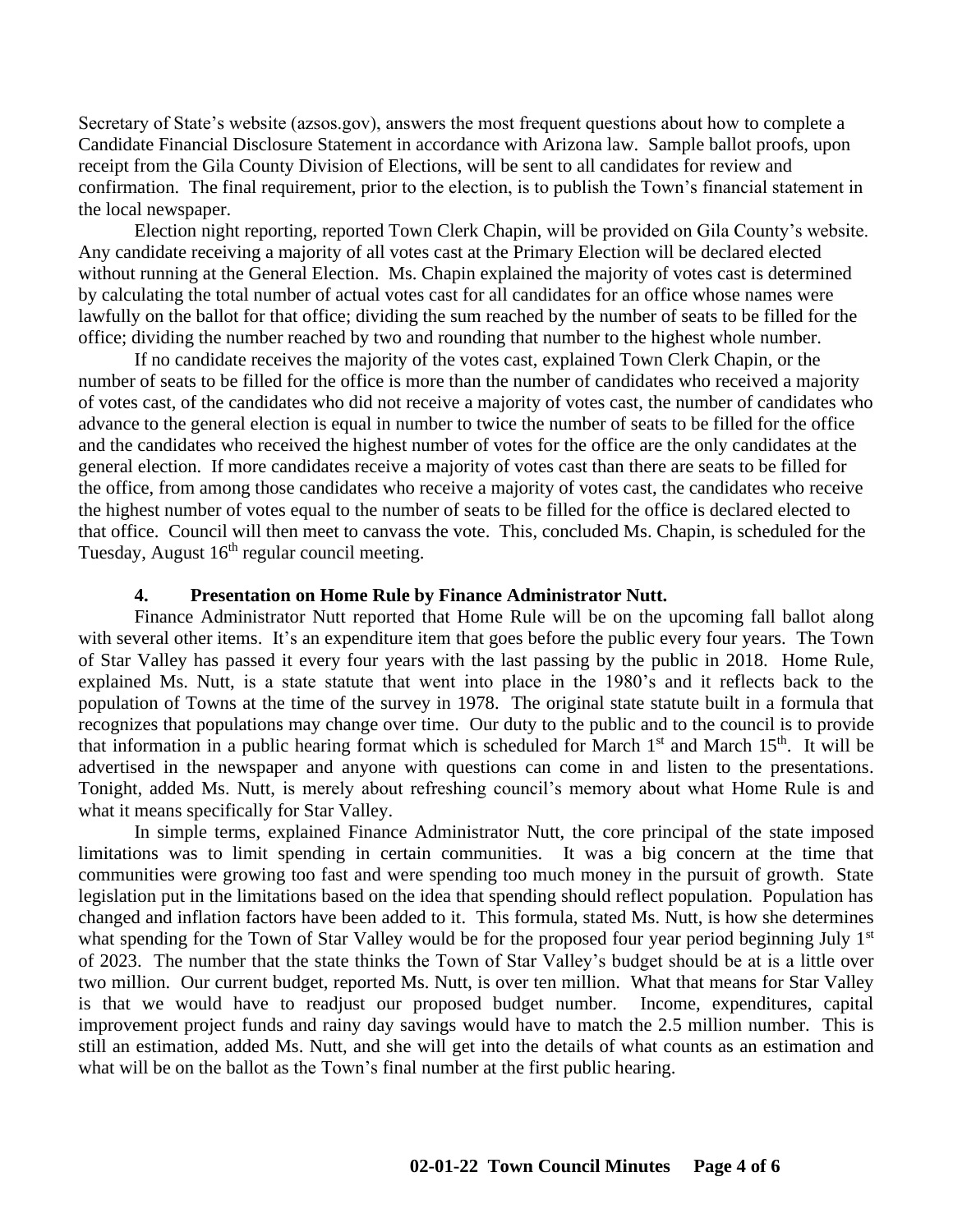The council budget that is passed, explained Finance Administrator Nutt, is based on what council sets as priorities. The 2.5 million number may not take those things into account and a reconciliation would have to be created to come to terms with that number. This will also last for four years so if a "No" decision is made on Home Rule, the Town would be going with the state number. If the voters say "Yes" to Home Rule, the Town will be going with the budget that is passed by council on an annual basis. The estimations of a "No" vote, being the state imposed limits, are 2.7, 2.8, 2.8 and 2.9 million dollars versus our in-house estimations based on the same inflation factors of 12.6, 12.8, 13.1 and 13.4 million dollars. A "No" and a "Yes" vote mean very different things for the next four years for Star Valley. Ms. Nutt concluded she will go into the numbers and details at the official public hearing. Ms. Nutt then asked if there were any questions. A question and answer period followed.

Town Manager Grier encouraged council members and voters to look at this specifically to Star Valley. Mr. Grier stated there will be a lot of white noise out there with the Town of Payson. They may have very different issues than what Star Valley has. The next two presentations will be specific as to what the passage or failure to pass Home Rule will mean to Star Valley. It was intended by the legislatures to curb spending. Most of us would agree that Star Valley has not had an issue of over spending. Star Valley, reported Mr. Grier, has nearly a nine million dollar fund reserve. Other than the 2.4 million that Home Rule would allow to expend, that money would have to sit. Not only would Star Valley have the issue of not being able to provide basic services, concluded Mr. Grier, but we would have money in the general fund that would sit and be cursed by inflation over the four year period.

Council Member Rappaport stated she has been pleased with the way staff has handled the finances. She thinks the Town should consider Home Rule in perpetuity. Vice Mayor McKinney stated there will be opportunity to explore that over the next couple of sessions. He doesn't know enough about it to have an opinion on it but he is sure Ms. Nutt will be able to inform council. Town Manager Grier replied staff will not be addressing that anytime soon, but council will have Home Rule in front of them for a four year period. Council Member Binney stated he doesn't think council would want to put it in perpetuity. A lousy council or a change of staff who are not so fiscally responsible could put the Town in debt. It gives the public a way to shut it down, concluded Council Member Binney.

# • **ADJOURNMENT**

**A motion to adjourn the meeting was made by Council Member Armington and was seconded by Council Member Davis.**

**The motion was voted on and passed 6 – 0.**

 **\_\_\_\_\_\_\_\_\_\_\_\_\_\_\_\_\_\_\_\_\_\_\_\_\_\_\_\_\_\_\_\_\_\_\_\_\_\_\_\_** 

**APPROVED:**

**Andy McKinney, Vice Mayor**

**\_\_\_\_\_\_\_\_\_\_\_\_\_\_\_\_\_\_\_\_\_\_\_\_\_\_\_\_\_\_\_\_\_\_\_\_\_\_\_\_\_ Date: \_\_\_\_\_\_\_\_\_\_\_\_\_\_\_\_\_\_\_\_\_\_\_\_\_\_\_\_\_\_** 

**ATTEST:**

**Edie Chapin, Town Clerk**